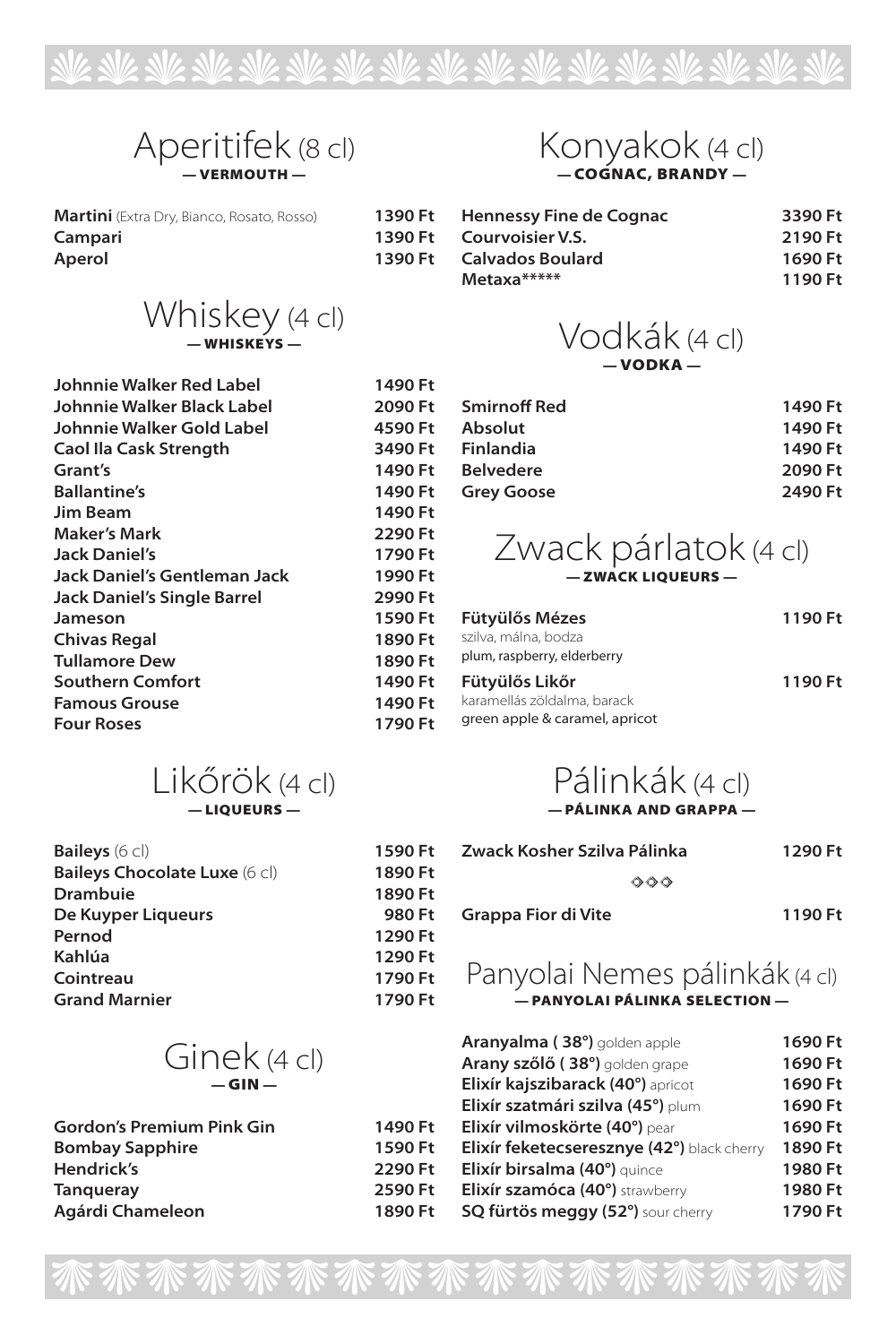# Keserű likőrök (4 cl) — BITTERS —



| <b>Unicum</b>                  | 1290 Ft | <b>Leroy Champagne</b>         | 1790 Ft |
|--------------------------------|---------|--------------------------------|---------|
| Unicum Szilva                  | 1290 Ft | <b>Kir Royal</b>               | 1790 Ft |
| plum                           |         | <b>Testarossa</b>              | 1790 Ft |
| Averna                         | 1290 Ft | <b>Mimosa</b>                  | 1790 Ft |
| <b>Jägermeister</b>            | 1590 Ft | Hugo                           | 1890 Ft |
|                                |         | <b>Aperol Spritz</b>           | 2190 Ft |
|                                |         | <b>Pinky Spritz</b>            | 2190 Ft |
|                                |         | <b>Vodka Martini</b>           | 1690 Ft |
| Rumok (4 cl)                   |         | <b>Ginger-Honey Martini</b>    | 1690 Ft |
| $-$ RUM $-$                    |         | <b>Espresso Martini</b>        | 1790 Ft |
|                                |         | <b>Retro Fizz</b>              | 1790 Ft |
| <b>Bacardi Carta Blanca</b>    | 1590 Ft | <b>Green Apple Fizz</b>        | 1890 Ft |
| <b>Bacardi Carta Oro</b>       | 1590 Ft | <b>Sun Tonic</b>               | 1790 Ft |
| <b>Bacardi Torched Cherry</b>  | 1590 Ft | <b>Sun Ginger</b>              | 1790 Ft |
| Bacardi (8 years)              | 2190 Ft | <b>Martini Bianco Tonic</b>    | 1590 Ft |
| <b>Havana Club Especial</b>    | 1590 Ft | <b>Martini Rosato Tonic</b>    | 1590 Ft |
| Havana Club 7 years            | 2190 Ft | <b>B52</b>                     | 1890 Ft |
| <b>Diplomatico</b>             | 2890 Ft | <b>Bloody Mary</b>             | 1790 Ft |
| <b>Captain Morgan Black</b>    | 1590 Ft | Cosmopolitan                   | 1790 Ft |
| (Jamaica)                      |         | Negroni                        | 2190 Ft |
| <b>Captain Morgan Spiced</b>   | 1590 Ft | <b>Mango Sour</b>              | 1890 Ft |
| (Jamaica)                      |         | <b>Grapefruit Sour</b>         | 1890 Ft |
| Malibu                         | 1290 Ft | <b>Melon Ale</b>               | 2090 Ft |
| (Barbados)                     |         | Sex on the Beach               | 2090 Ft |
| Ron Zacapa Centenario 23 years | 2980 Ft | <b>Raspberry Highball</b>      | 2090 Ft |
| (Guatemala)                    |         | <b>Raffles Singapore Sling</b> | 2190 Ft |
|                                |         | <b>White Russian</b>           | 1890 Ft |
|                                |         | Ricocone                       | 2090 Ft |
|                                |         | Orgazmus                       | 2190 Ft |
| Tequilák (4 cl)                |         | <b>Swimming Pool</b>           | 2190 Ft |
| $-$ TEQUILA $-$                |         | Piña Colada                    | 2090 Ft |
|                                |         | <b>Melon Colada</b>            | 2090 Ft |
| Sierra Silver                  | 1490 Ft | <b>Tequila Sunrise</b>         | 2090 Ft |
| <b>El Jimador Blanco</b>       | 1690 Ft | <b>Cuba Libre</b>              | 1890 Ft |
| El Jimador Reposado            | 1890 Ft | <b>Fruit Daiquiri</b>          | 1990 Ft |
|                                |         | <b>Black Magic</b>             | 2090 Ft |
|                                |         | <b>Jamaica Fever</b>           | 2190 Ft |
|                                |         | Mojito                         | 2090 Ft |
| Cukornád párlat (4 cl)         |         | <b>Fruit Mojito</b>            | 2190 Ft |
| - SUGARCANE SPIRIT-            |         | <b>Fruit Margarita</b>         | 2190 Ft |
|                                |         | <b>Caribbean Cosmopolitan</b>  | 1790 Ft |
| Pitu                           | 1590 Ft | Caipirinha                     | 2090 Ft |
|                                |         | <b>Fruit Caipirinha</b>        | 2190 Ft |
|                                |         | <b>Batida de Mango</b>         | 2090 Ft |
|                                |         | <b>Scorpion Bowl</b>           | 2290 Ft |
|                                |         | <b>Bahama Mama</b>             | 2190 Ft |
|                                |         | Miami Ice Tea                  | 2590 Ft |

# **Unicum Unicum Szilva 1290 Ft**

| IZ フU FU |
|----------|
|          |
| 1290 Ft  |
| 1590 Ft  |
|          |

# Rumok (4 cl)

| Bacardi Carta Blanca                          | 1590 Ft |
|-----------------------------------------------|---------|
| <b>Bacardi Carta Oro</b>                      | 1590 Ft |
| <b>Bacardi Torched Cherry</b>                 | 1590 Ft |
| Bacardi (8 years)                             | 2190 Ft |
| <b>Havana Club Especial</b>                   | 1590 Ft |
| Havana Club 7 years                           | 2190 Ft |
| <b>Diplomatico</b>                            | 2890 Ft |
| <b>Captain Morgan Black</b><br>(Jamaica)      | 1590 Ft |
| <b>Captain Morgan Spiced</b><br>(Jamaica)     | 1590 Ft |
| Malibu<br>(Barbados)                          | 1290 Ft |
| Ron Zacapa Centenario 23 years<br>(Guatemala) | 2980 Ft |

# Te

| Sierra Silver       | 1490 Ft |
|---------------------|---------|
| El Jimador Blanco   | 1690 Ft |
| El Jimador Reposado | 1890 Ft |



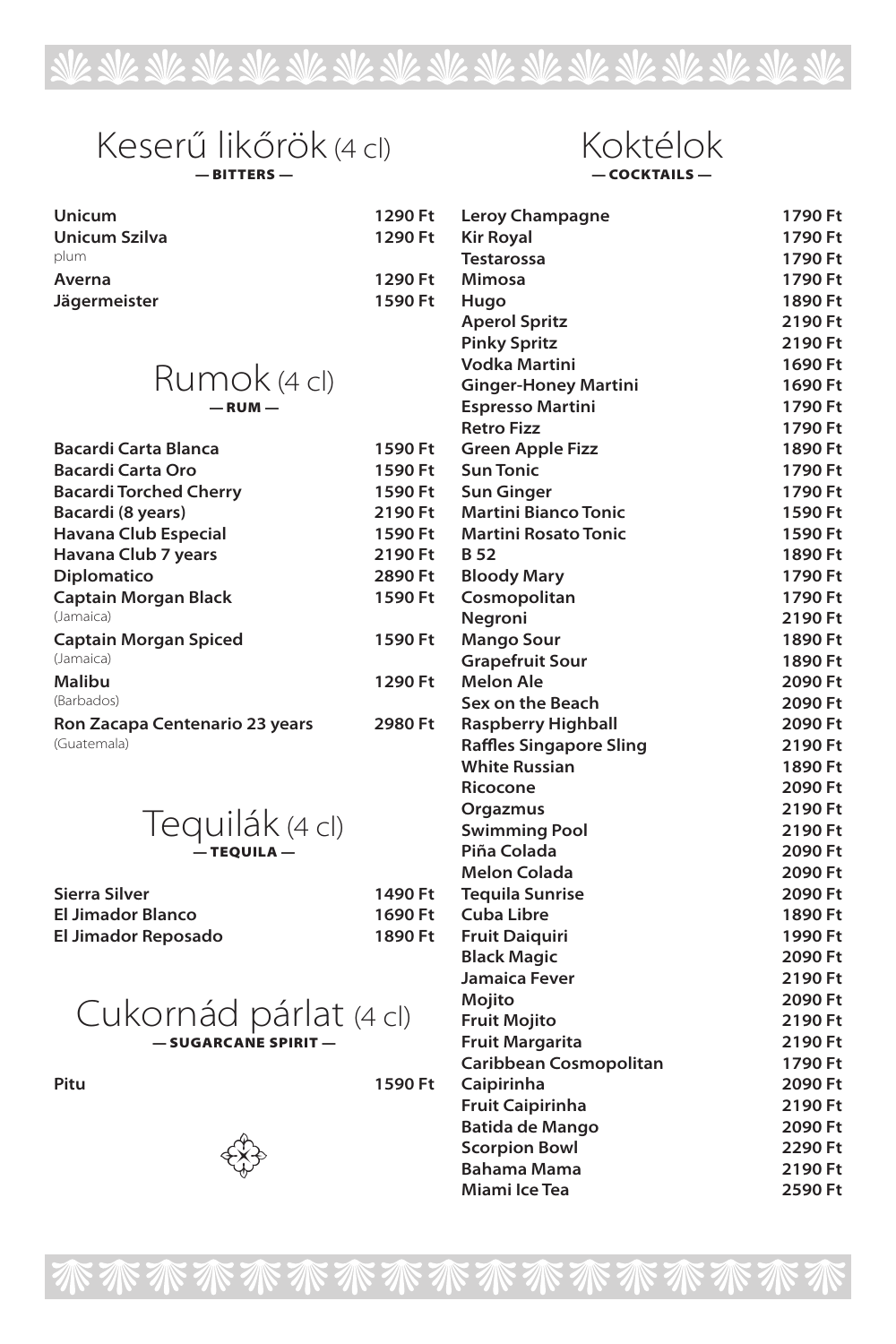

| Long Island Ice Tea     | 2690 Ft |
|-------------------------|---------|
| <b>Blue Long Island</b> | 2690 Ft |
| Mai Tai                 | 2690 Ft |
| Tutu Rum Punch          | 2690 Ft |
| Zombie                  | 2690 Ft |

# Alkoholmentes koktélok

— NON-ALCOHOLIC COCKTAILS —

| Ananas Colada               | 1390 Ft |
|-----------------------------|---------|
| <b>Green Apple Dream</b>    | 1390 Ft |
| Waikiki                     | 1390 Ft |
| <b>Fruit Punch</b>          | 1390 Ft |
| <b>Flamingo</b>             | 1390 Ft |
| <b>Banana Shake</b>         | 1590 Ft |
| <b>Raspberry Shake</b>      | 1590 Ft |
| <b>Choco Coco Shake</b>     | 1590 Ft |
| <b>Ginger-Mint Smoothie</b> | 1690 Ft |
| <b>Catalina Smoothie</b>    | 1690 Ft |
|                             |         |



| <b>Dreher Classic pohár</b> (2,5 dl) | 690 Ft        |
|--------------------------------------|---------------|
| <b>Dreher Classic korsó</b> (4 dl)   | <b>980 Ft</b> |

## Üveges sörök — BOTTLED BEERS —

| <b>Dreher alkoholmentes (0,33)</b><br>(alcoholfree)                | 790 Ft        |
|--------------------------------------------------------------------|---------------|
| Hoegaarden $(0,331)$<br>szűretlen búzasör   unfiltered wheat beer) | <b>980 Ft</b> |
| Pilsner Urquell (0,33 l)                                           | 980 Ft        |
| <b>Leffe Brown</b> $(0,33)$                                        | 980 Ft        |
| <b>Corona</b> $(0,355)$                                            | 980 Ft        |
|                                                                    |               |

**Kingswood Apple Cider** (0,4 l) **980 Ft**



# Üveges üdítők — BOTTLED SOFT DRINKS —

| Coca-Cola $(0,25)$            | 690 Ft |
|-------------------------------|--------|
| Coca-Cola Zero (0,25 l)       | 690 Ft |
| <b>Sprite</b> $(0,25)$        | 690 Ft |
| Kinley Tonic $(0,25)$         | 690 Ft |
| Kinley Ginger $(0,25)$        | 690 Ft |
| <b>Fanta Narancs (0,25 l)</b> | 690 Ft |
| (orange)                      |        |

# Rostos üdítők — FRUIT DRINKS & JUICES —

| <b>Cappy</b> $(0,25)$<br>őszibarack, alma, ananász, narancs<br>peach, apple, pineapple, orange | 690 Ft |
|------------------------------------------------------------------------------------------------|--------|
| <b>Rauch</b> $(0,2)$                                                                           | 690 Ft |
| paradicsom   tomato                                                                            |        |

# Frissen készített üdítők — FRESH JUICE —

| Frissen facsart narancslé (0,1 l)<br>fresh orange juice                                                                                                                                                                                    | 590 Ft  |
|--------------------------------------------------------------------------------------------------------------------------------------------------------------------------------------------------------------------------------------------|---------|
| Leroy limonádé (kicsi 4 dl)<br>Leroy lemonade (small)                                                                                                                                                                                      | 980 Ft  |
| (klasszikus, friss narancsos, gyömbéres, bodzás, grépfrútos,<br>mentás, epres, málnás, zöldalmás, mangós, uborkás<br>classic, fresh orange, ginger, elderflower, grapefruit, mint,<br>strawberry, raspberry, green apple, mango, cucumber) |         |
| Leroy limonádé (nagy 6 dl)<br>Leroy lemonade (big)                                                                                                                                                                                         | 1190 Ft |
| (klasszikus, friss narancsos, gyömbéres, bodzás, grépfrútos,<br>mentás, epres, málnás, zöldalmás, mangós, uborkás<br>classic, fresh orange, ginger, elderflower, grapefruit, mint,<br>strawberry, raspberry, green apple, mango, cucumber) |         |
| <b>Alkoholos limonádé</b> (kicsi 4 dl)<br>Alcoholic lemonade (small)<br>(bodza, málna   elderflower, raspberry)                                                                                                                            | 1890 Ft |
| Alkoholos limonádé (nagy 6 dl)<br>Alcoholic lemonade (big)<br>(bodza, málna   elderflower, raspberry)                                                                                                                                      | 2190 Ft |
| Leroy házi szörp (kicsi 4 dl)<br>Leroy homemade cordial (small)<br>(bodza, málna   elderflower, raspberry)                                                                                                                                 | 690 Ft  |
| Leroy házi szörp (nagy 6 dl)<br>Leroy homemade cordial (big)<br>(bodza, málna   elderflower, raspberry)                                                                                                                                    | 890 Ft  |